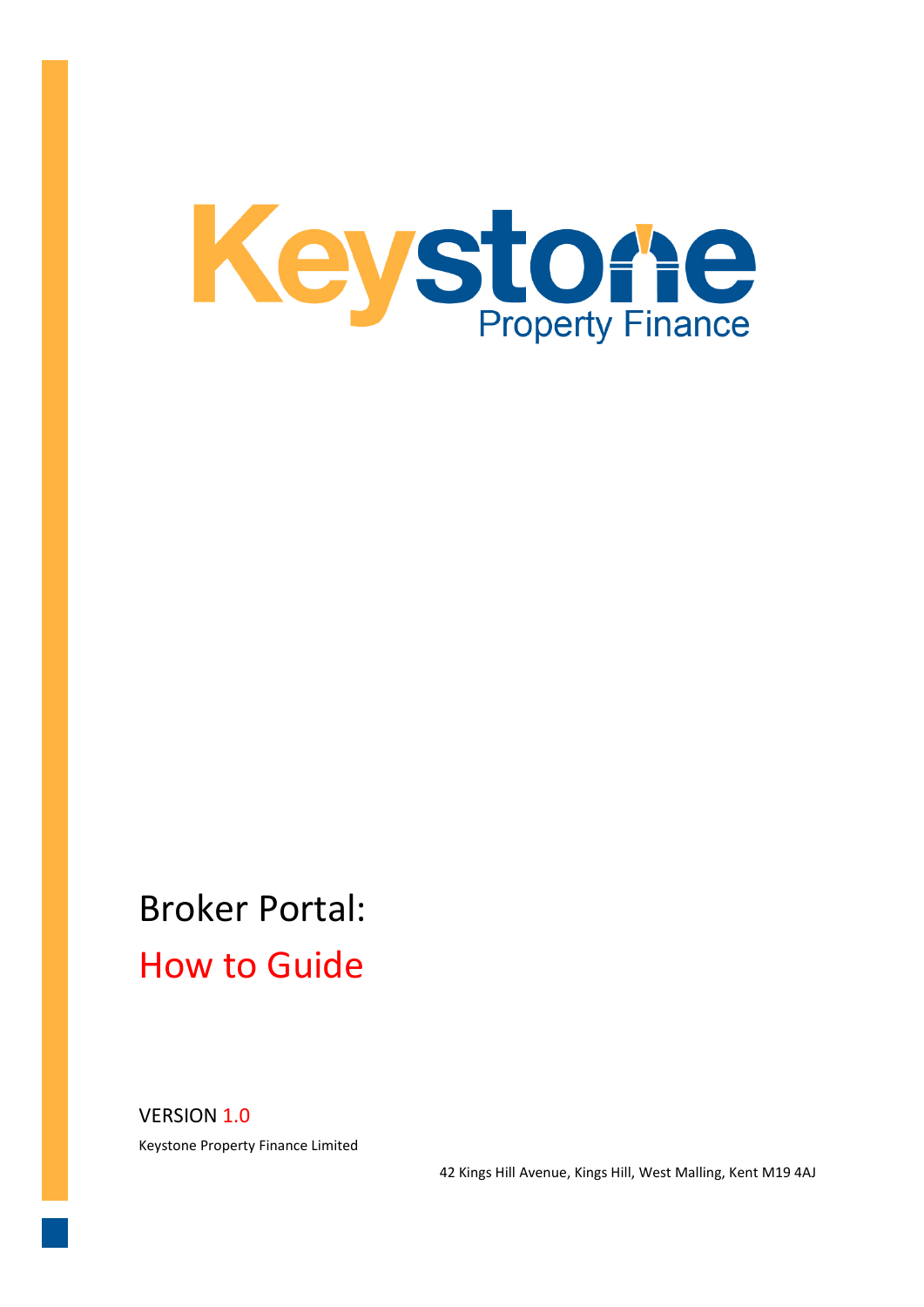# CONTENTS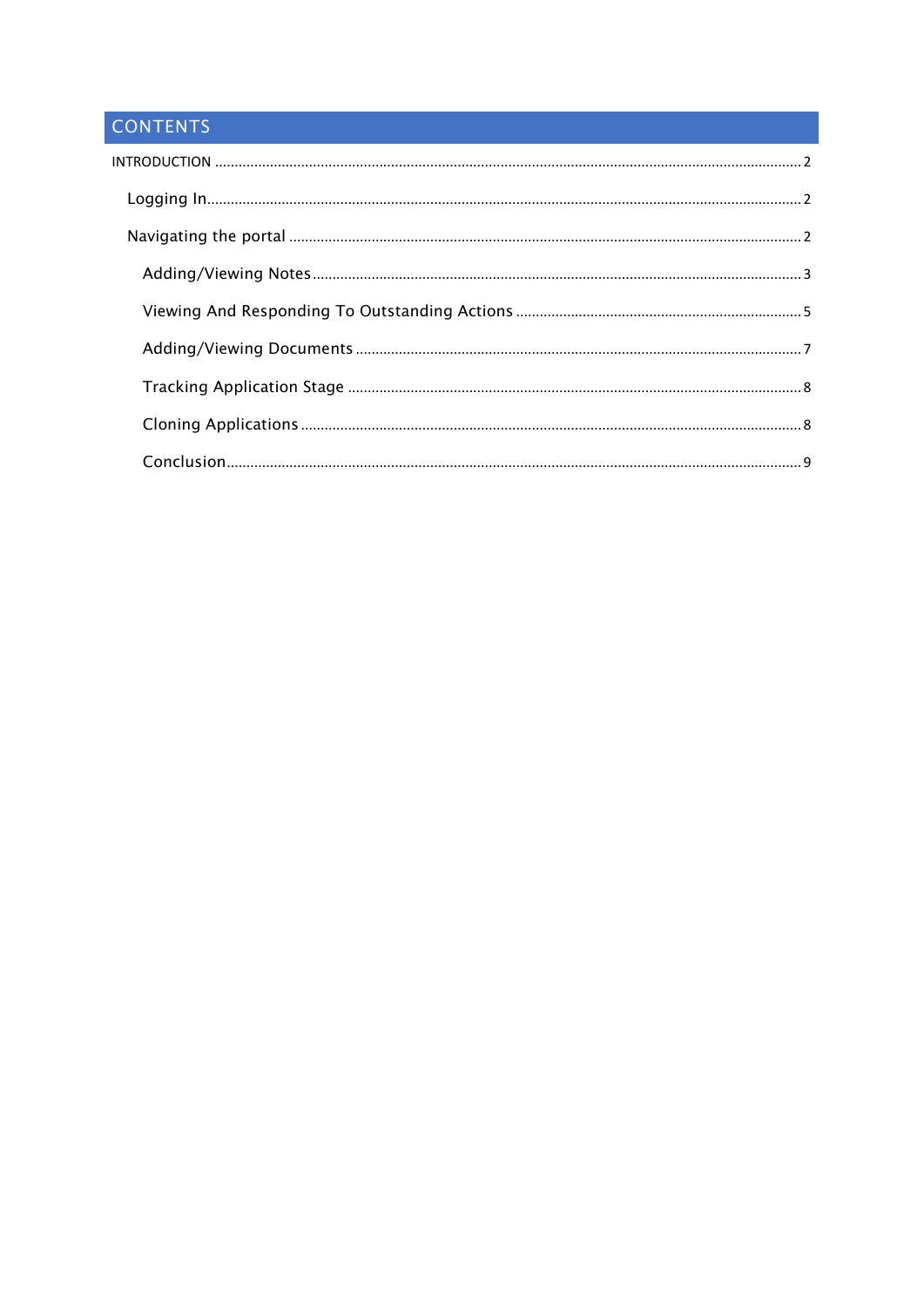## <span id="page-2-0"></span>**INTRODUCTION**

Keystone Property Finance Limited has developed this guide to demonstrate the functionality that we offer on our Broker Portal.

You will be able to access the Broker Portal to produce illustrations, Application In Principles (AIPs), Full Mortgage Applications (FMAs), cloning applications, upload documents, add notes and track your cases through to completion. There is also the functionality to convert your illustration into an AIP and the information keyed on the illustration will follow through to the application.

# <span id="page-2-1"></span>LOGGING IN

You can receive your log on details by either registering online via our portal or contacting us directly via email (enquiry@keystonepropertyfinance.co.uk) or via phone (0345 148 9086) to be registered.

Log into the portal with the log on details

| Keyston Finance         |       |
|-------------------------|-------|
| <b>Please Log In</b>    |       |
| Username:               |       |
| Password:               |       |
|                         | Login |
| Don't have an account?  |       |
| Click here to register. |       |

# <span id="page-2-2"></span>NAVIGATING THE PORTAL

Once you have logged into the portal, you will be taken to your broker portal homepage.

If this is the first time you have logged in, you will be presented with the option to either start an illustration or start an AIP.

| Keystone Broker Portal |
|------------------------|
| New Illustration       |
| New AIP                |
|                        |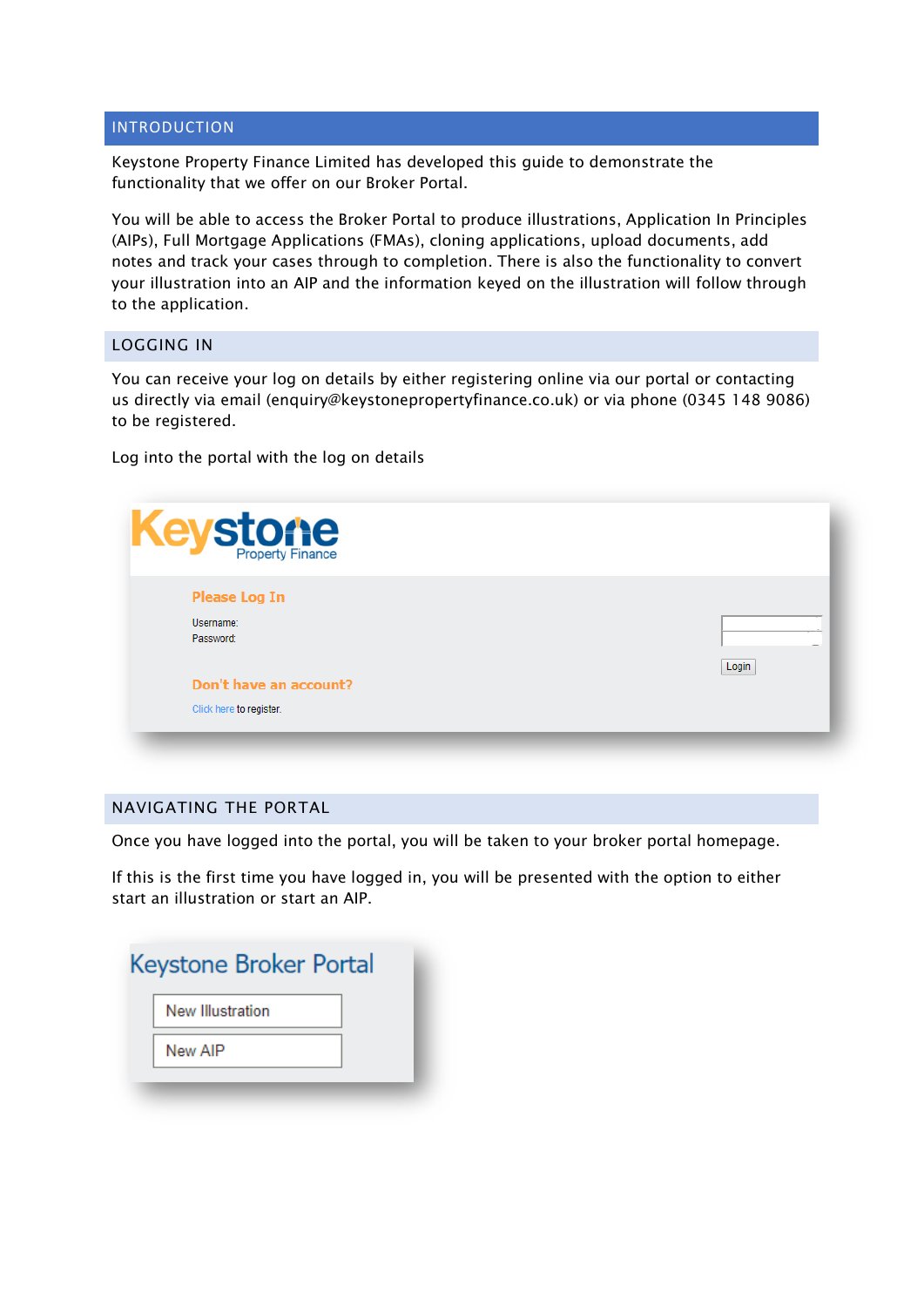Once you have submitted an application (either an AIP or FMA), the high-level details will display on your homepage.

Included on the homepage will be the case number, the date the application was opened, the applicant/(s) and the stage in which the application is currently sitting at in the process (i.e. FMA Submitted, meaning the full mortgage application has been submitted across to us)

|                    |                              |                          |                         | New Illustration |
|--------------------|------------------------------|--------------------------|-------------------------|------------------|
|                    | <b>Recently Viewed Cases</b> |                          |                         | New AIP          |
| <b>Case Number</b> | Opened *                     | Applicant(s)             | <b>Stage for Broker</b> |                  |
|                    | 03/05/2019                   |                          | <b>AIP In Progress</b>  |                  |
|                    | 01/05/2019                   |                          | <b>FMA In Progress</b>  |                  |
|                    | 01/05/2019                   | <b>Contract Contract</b> | <b>FMA Submitted</b>    |                  |

Once the application has been submitted to us (either AIP Submitted or FMA Submitted), you will then be able add notes, documents and view any outstanding actions required.

# <span id="page-3-0"></span>ADDING/VIEWING NOTES

To add or view any notes for an application, firstly click on the application displayed in your list of cases.

On the left-hand side of the portal, you will have a notes tab (highlighted in red below).

| 1. Summary   |  |
|--------------|--|
| 2. Actions   |  |
| 3. Notes     |  |
| 4. Documents |  |
|              |  |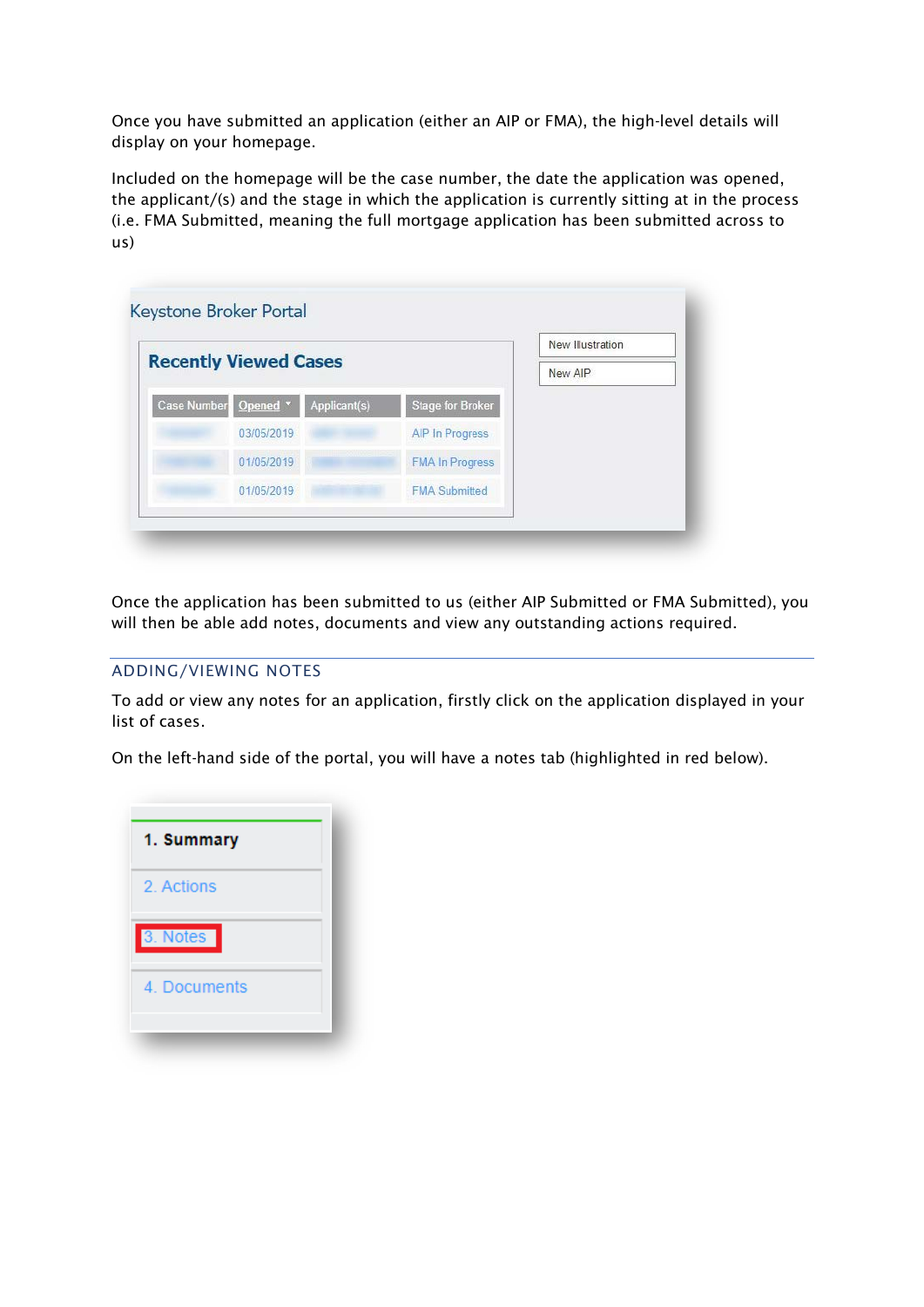Clicking on the notes tab, will display notes that have been added to the application and will also allow you to add further notes.

The notes section on the portal is to be used for general notes, not to respond to outstanding actions.

# **Notes**

To add a note for us to review, click the 'Add Note' button on the right. Please use this for general notes, if you are responding to an outstanding requirement, please do this via the Actions tab on the left.

To add a new note to the application, just click on the "Add Note" button displayed on the right-hand side of the screen.



You will then be given a text box, for which you can type in the information for the note and then click save *(this will then send the note across to us to review).*

To view the notes that have been added onto the application, you will just need to click on the notes tab and this will display all the notes:

| <b>Created Date</b> | $\overline{\phantom{a}}$ | Type                 | Created By              | Contact Note Text                                                                                                                                                                                                            |                    |
|---------------------|--------------------------|----------------------|-------------------------|------------------------------------------------------------------------------------------------------------------------------------------------------------------------------------------------------------------------------|--------------------|
| 07 May 2019         |                          | Stage<br>progression | System<br>Administrator | The full mortgage application has been accepted subject to full underwriting. Please pay the fees and upload supporting documentation listed under outstanding items so the underwriting team can review the<br>application. | View               |
| 07 May 2019         |                          | Stage<br>progression | System<br>Administrator | The full mortgage application has now been submitted.                                                                                                                                                                        | View               |
| 07 May 2019         |                          | Stage<br>progression | System<br>Administrator | Fees have been paid on this application                                                                                                                                                                                      | View               |
| 07 May 2019         |                          | Stage<br>progression | System<br>Administrator | The full mortgage application has been started, await all information to be entered and application to be submitted.                                                                                                         | View               |
| 07 May 2019         |                          | Stage<br>progression | System<br>Administrator | The AIP has been submitted                                                                                                                                                                                                   | View               |
| 07 May 2019         |                          | Stage<br>progression | System<br>Administrator | The AIP has been started                                                                                                                                                                                                     | View               |
|                     |                          |                      |                         |                                                                                                                                                                                                                              | $1 - 6$ of 6 items |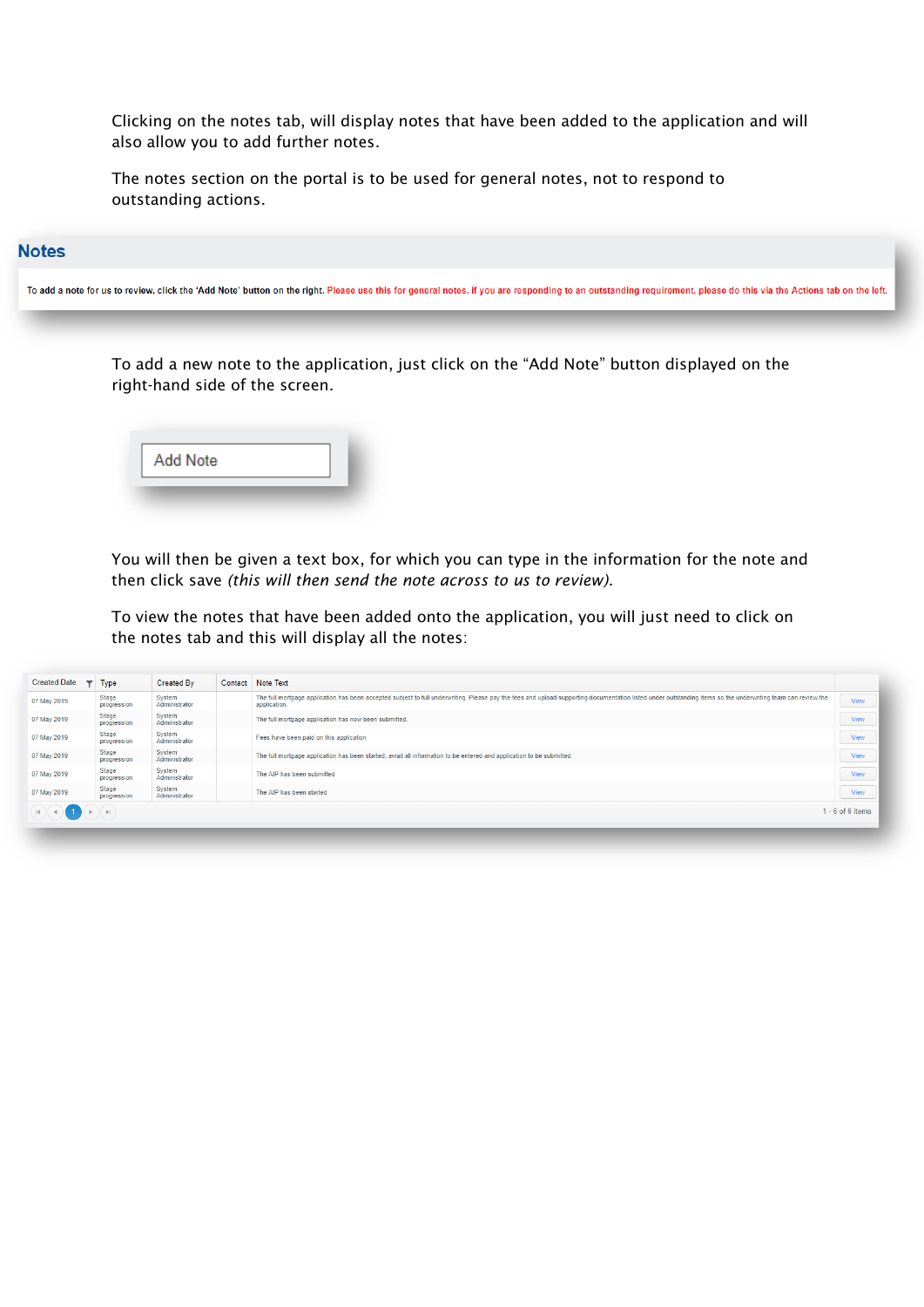# <span id="page-5-0"></span>VIEWING AND RESPONDING TO OUTSTANDING ACTIONS

To view the outstanding actions on an application, click on the application displayed in your list of cases.

On the left-hand side of the portal, you have an actions tab (highlighted in red below).



This will display all the outstanding actions on the application and the stage in which the action is required at.

| Required at<br><b>Status</b><br>Applicant<br>Text<br>Party<br>Name                                                                                                                                                                                                                                                                                                                                                                                                                                                                                                                                                                                                                                                                         | <b>Notes</b> |                  |
|--------------------------------------------------------------------------------------------------------------------------------------------------------------------------------------------------------------------------------------------------------------------------------------------------------------------------------------------------------------------------------------------------------------------------------------------------------------------------------------------------------------------------------------------------------------------------------------------------------------------------------------------------------------------------------------------------------------------------------------------|--------------|------------------|
| Before<br>Application<br>Awaiting<br>Please confirm that the information on the application summary available under documents is correct. Please add any relevant notes with regards to this condition and tick the box to confirm you have completed this action.<br><b>Broker</b><br>Action<br>confirmation<br>Valuation                                                                                                                                                                                                                                                                                                                                                                                                                 |              | Action           |
| <b>Before</b><br>Awaiting<br>Tenancy<br>As you have indication that this property is or will be a corporate or housing association let, please supply a full copy of the tenancy agreement.<br>Applicant<br>Action<br>Valuation<br>agreemen                                                                                                                                                                                                                                                                                                                                                                                                                                                                                                |              | Action           |
| Please upload the property portfolio. Property portfolio will be compared to the applicant(s) credit file to confirm history of mortgage payments. If information returned does not match the portfolio provided we may reques<br>Awaiting<br>Portfolio<br>Before<br>further details and evidence that mortgage payments have been made. For applicants with 4 or more mortgaged properties the portfolio will be validated using automated valuations. Using this we will confirm the rental<br>Applicant<br>Valuation<br>Action<br>landlord<br>coverage of the portfolio, including unencumbered properties, is at least 125% stressed at 5.5% and all mortgaged properties within the portfolio have a rental coverage of at least 100% |              | Action           |
| Please upload the property portfolio. Property portfolio will be compared to the applicant(s) credit file to confirm history of mortgage payments. If information returned does not match the portfolio provided we may reques<br>Awaiting<br>Before Offer<br>Portfolio<br>Applicant<br>further details and evidence that mortgage payments have been made.<br>Action                                                                                                                                                                                                                                                                                                                                                                      |              | Action           |
| Solicitor<br>Please confirm the solicitors the applicant(s) wish to use. Please provide the solicitors firm name, full address, contact name, contact number and contact email. Please note for solicitors to be acceptable to us they must<br>Awaiting<br>Before Offer<br>details<br>Applicant<br>registered with the law society and have a minimum of 3 SRA partners showing as registered. By exception we can consider a solicitor firm with 2 SRA partners when we have a separate firm action on our behalf.<br>Action<br>required                                                                                                                                                                                                  |              | Action           |
| Proof of<br>Awaiting<br>Before Offer<br>We have not been able to verify the applicants proof of identity electronically, please supply certified proof of identity. For information on what documentation we can accept please see our identification quidelines.<br>Applicant<br>identity<br>Action                                                                                                                                                                                                                                                                                                                                                                                                                                       |              | Action           |
| Valuation<br>A satisfactory valuation report.<br>Before Offer<br>Valuer<br>Report                                                                                                                                                                                                                                                                                                                                                                                                                                                                                                                                                                                                                                                          |              | Action           |
| Awaiting<br>Income<br>Please supply the latest 3 months payslips and latest P60<br>Before Offer<br>Applicant<br>Action<br>(employed)                                                                                                                                                                                                                                                                                                                                                                                                                                                                                                                                                                                                       |              | Action           |
|                                                                                                                                                                                                                                                                                                                                                                                                                                                                                                                                                                                                                                                                                                                                            |              | I - 8 of 8 items |

Below is an example of an action that will be required for an applicant that is employed:

|             | Income |                     |                    |                                                           |  |
|-------------|--------|---------------------|--------------------|-----------------------------------------------------------|--|
| 07 May 2019 |        | <b>Before Offer</b> | Awaiting<br>Action | Please supply the latest 3 months payslips and latest P60 |  |
|             |        |                     |                    |                                                           |  |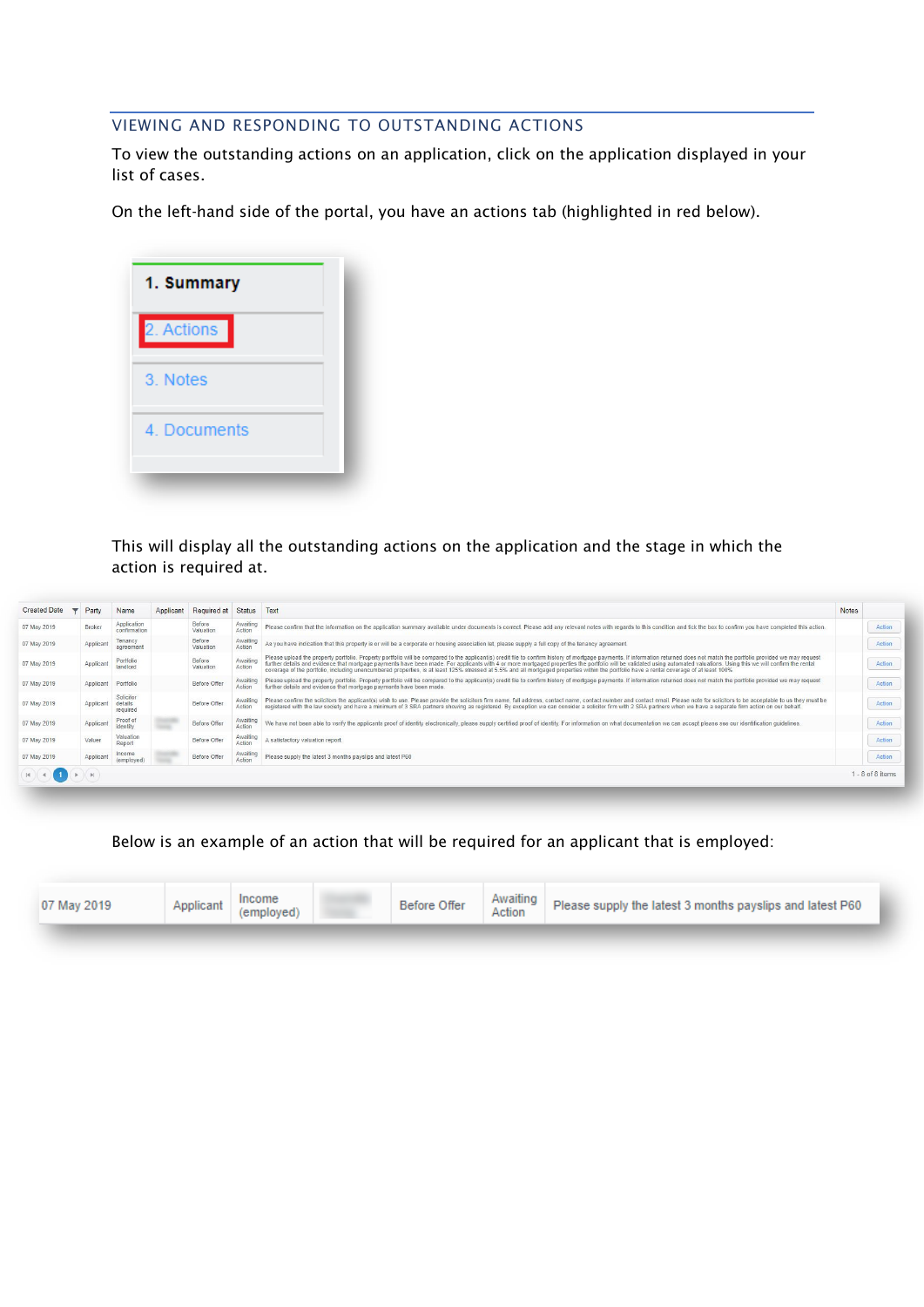To action an outstanding action, you will need to push the action button (located on the far right-hand side of action itself):



Once you have clicked on the action button, it will display the below:

| <b>Outstanding Action</b>                |                                                                                                 |                     |                                           |                                   |
|------------------------------------------|-------------------------------------------------------------------------------------------------|---------------------|-------------------------------------------|-----------------------------------|
| <b>Created Date:</b><br>07/05/2019 14:31 | Text:<br>Please supply the latest 3 months payslips and latest P60                              | Party:<br>Applicant | <b>Applicant:</b><br><b>Service Trans</b> | Status:<br><b>Awaiting Action</b> |
| <b>Update Details</b>                    |                                                                                                 |                     |                                           |                                   |
| Notes:                                   |                                                                                                 |                     |                                           |                                   |
|                                          |                                                                                                 |                     |                                           |                                   |
|                                          |                                                                                                 |                     |                                           |                                   |
|                                          |                                                                                                 |                     |                                           |                                   |
|                                          |                                                                                                 |                     |                                           |                                   |
|                                          |                                                                                                 |                     |                                           |                                   |
|                                          |                                                                                                 |                     |                                           |                                   |
|                                          |                                                                                                 |                     |                                           |                                   |
|                                          |                                                                                                 |                     |                                           |                                   |
| $\Box$                                   | Tick this box if you believe you have completed this action. Click Update to submit for review: |                     |                                           |                                   |
|                                          |                                                                                                 |                     |                                           |                                   |

If the action requires a document to satisfy it, you can upload a document against it by clicking on the attach file button in the far right-hand corner:

**Attach File** 

Once you have attached the document or typed into the text box the required information to satisfy the outstanding action, you will need to tick the box (displayed underneath the text box) and click on the update button in the right-hand corner:

Tick this box if you believe you have completed this action. Click Update to submit for review:  $\Box$ 

| Update |  |
|--------|--|
|        |  |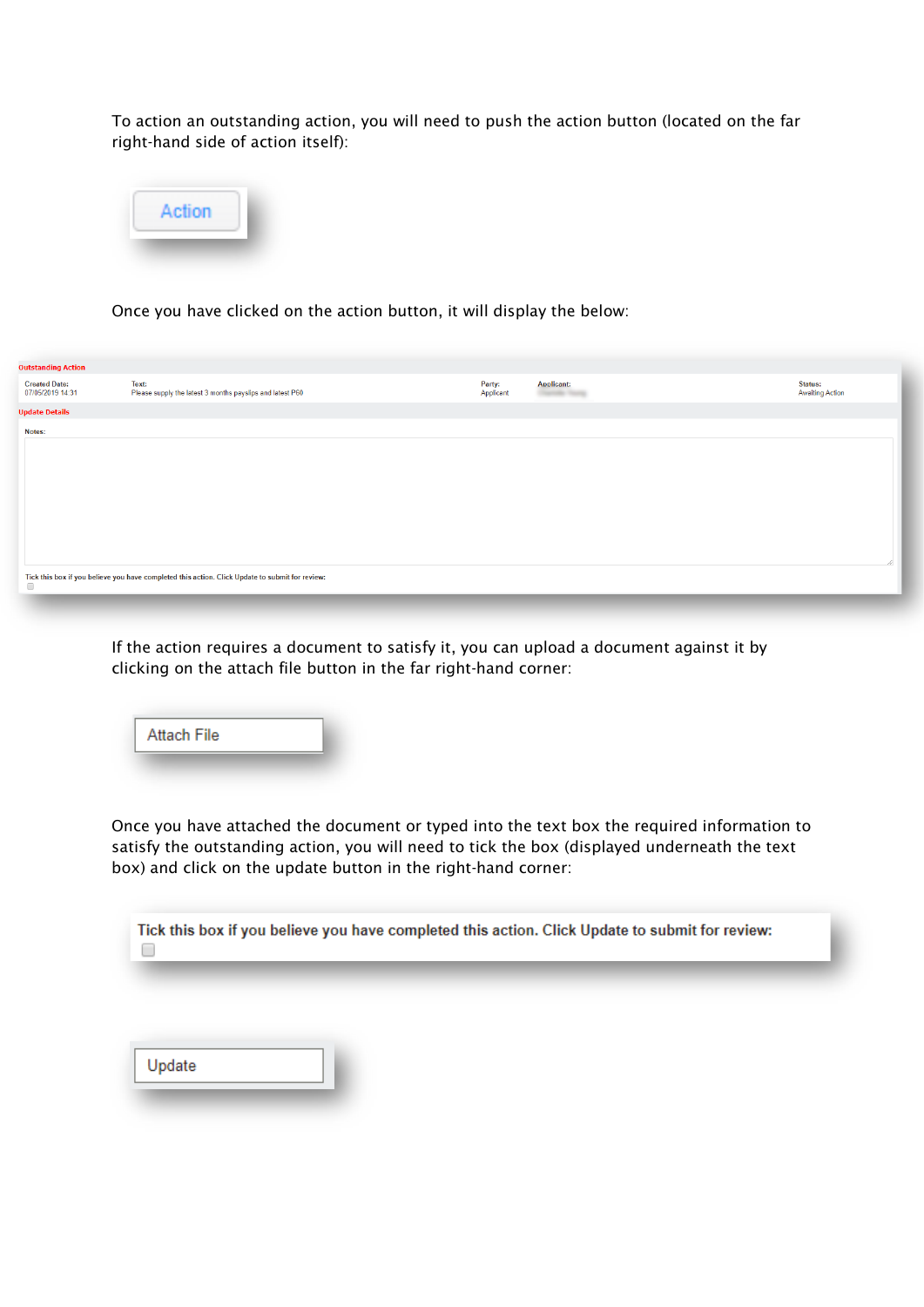The tick box will need be ticked off and the update button pushed against the action for this to come across to us to review.

Please remember to tick the box below when you would like us to review the information you have added to this Action.

#### <span id="page-7-0"></span>ADDING/VIEWING DOCUMENTS

To add or view any documents for an application (only documents not related to an outstanding action, documents to satisfy an action will need to be uploaded against the relevant action), firstly click on the application displayed in your list of cases.

On the left-hand side of the portal, you have a documents tab (highlighted in red below).

| 2. Actions<br>3. Notes | 1. Summary   |
|------------------------|--------------|
|                        |              |
|                        |              |
|                        | 4. Documents |

Once a full mortgage application (FMA) has been submitted, an illustration and application summary will be automatically generated against the application. These two documents will be available to view on the documents tab.

| System Documents | Illustration        | Mortgage Illustration | Satisfied<br>and an actions | View |
|------------------|---------------------|-----------------------|-----------------------------|------|
| System Documents | Application Summary | Application Summary   | Items Received              | View |
|                  |                     |                       |                             |      |

To add a document against an application (one that is not to satisfy an outstanding action), click on the "Attach File" button on the left-hand corner of the document tab:

| <b>Attach File</b> |  |
|--------------------|--|
|                    |  |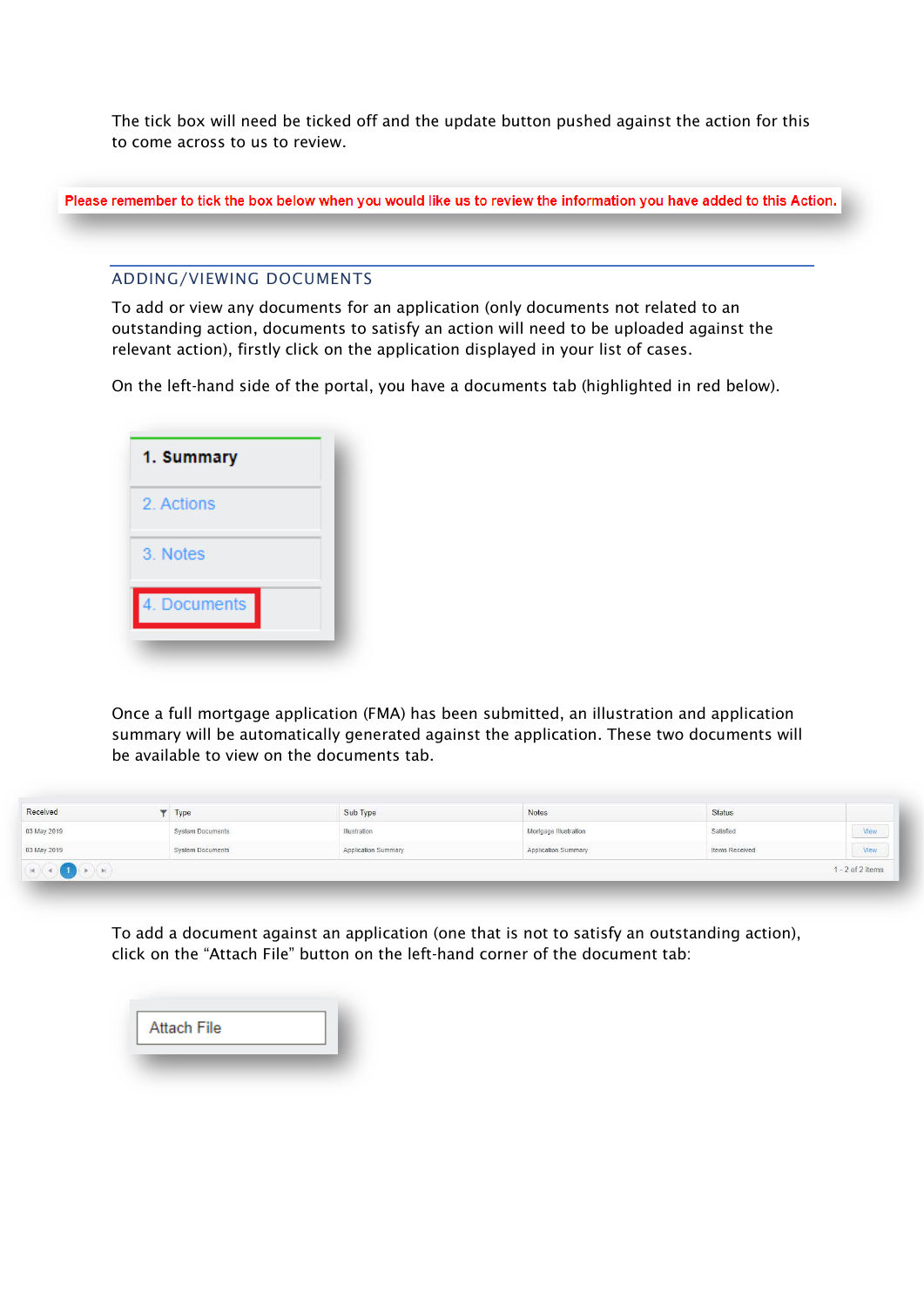# <span id="page-8-0"></span>TRACKING APPLICATION STAGE

You can log into the portal and track the stage of your client's application.

On the summary screen of the application, it will display the current stage at the top of the screen:



The current stage will update when the application moves along through the process.

# <span id="page-8-1"></span>CLONING APPLICATIONS

If you are wanting to place multiple applications for the same client with Keystone Property Finance, once you have keyed the first application all the way through to FMA, then you will have the option to clone the application.

It will clone the applicant's details, company details (if the application is being made as a company application), employment details, credit history and liability details.

Once the FMA has been submitted, you will have the "Clone Case" button displayed on the top right-hand side of the summary screen:

| <b>Clone Case</b> |  |
|-------------------|--|
|                   |  |

Once you have clicked on the clone case button, it will then display the details of the application which you are cloning from:

| <b>Clone Application</b> |                                                             |
|--------------------------|-------------------------------------------------------------|
| <b>Case Number:</b>      | Borrowers names:<br><b>SELENGER CONTROLLER COMMUNISTICS</b> |
|                          |                                                             |